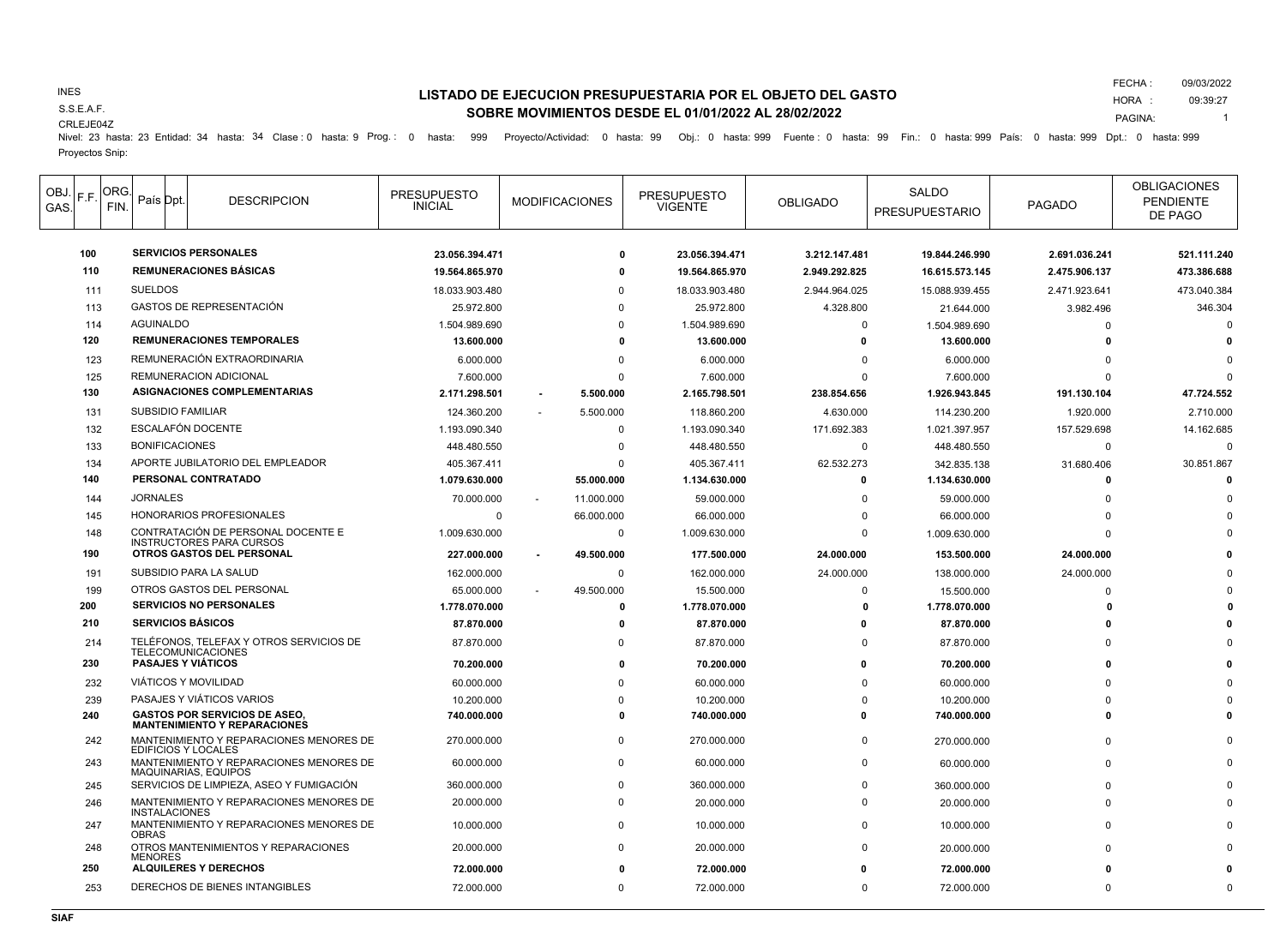### INES

S.S.E.A.F.

### CRLEJE04Z

# **LISTADO DE EJECUCION PRESUPUESTARIA POR EL OBJETO DEL GASTO SOBRE MOVIMIENTOS DESDE EL 01/01/2022 AL 28/02/2022**

FECHA : 09/03/2022

PAGINA:

HORA : 09:39:27

2

Nivel: 23 hasta: 23 Entidad: 34 hasta: 34 Clase : 0 hasta: 9 Prog.: 0 hasta: 999 Proyecto/Actividad: 0 hasta: 99 Obj.: 0 hasta: 999 Fuente : 0 hasta: 99 Fin.: 0 hasta: 999 País: 0 hasta: 999 Dpt.: 0 hasta: 999 Proyectos Snip:

| OBJ.<br>GAS. | F.F. | ORG.<br>FIN. | País Dpt               | <b>DESCRIPCION</b>                           | <b>PRESUPUESTO</b><br><b>INICIAL</b> | <b>MODIFICACIONES</b> | <b>PRESUPUESTO</b><br><b>VIGENTE</b> | <b>OBLIGADO</b> | SALDO<br><b>PRESUPUESTARIO</b> | <b>PAGADO</b> | <b>OBLIGACIONES</b><br><b>PENDIENTE</b><br>DE PAGO |
|--------------|------|--------------|------------------------|----------------------------------------------|--------------------------------------|-----------------------|--------------------------------------|-----------------|--------------------------------|---------------|----------------------------------------------------|
|              | 260  |              |                        | SERVICIOS TÉCNICOS Y PROFESIONALES           | 568.000.000                          | O                     | 568.000.000                          | 0               | 568.000.000                    |               |                                                    |
|              | 261  |              |                        | DE INFORMATICA Y SISTEMAS COMPUTARIZADOS     | 240.000.000                          |                       | 240.000.000                          | $\Omega$        | 240.000.000                    |               |                                                    |
|              | 262  |              |                        | IMPRENTA, PUBLICACIONES Y REPRODUCCIONES     | 70.000.000                           |                       | 70.000.000                           | n               | 70.000.000                     |               |                                                    |
|              | 263  |              |                        | <b>SERVICIOS BANCARIOS</b>                   | 6.000.000                            |                       | 6.000.000                            | <sup>n</sup>    | 6.000.000                      |               |                                                    |
|              | 265  |              |                        | PUBLICIDAD Y PROPAGANDA                      | 6.000.000                            |                       | 6.000.000                            | <sup>n</sup>    | 6.000.000                      |               |                                                    |
|              | 266  |              |                        | CONSULTORIAS, ASESORIAS E INVESTIGACIONES    | 160.000.000                          |                       | 160.000.000                          | U               | 160.000.000                    |               |                                                    |
|              | 268  |              |                        | SERVICIOS DE COMUNICACIONES                  | 76.000.000                           |                       | 76.000.000                           |                 | 76.000.000                     |               |                                                    |
|              | 269  |              |                        | SERVICIOS TECNICOSY PROFESIONALES VARIOS     | 10.000.000                           |                       | 10.000.000                           |                 | 10.000.000                     |               |                                                    |
|              | 270  |              | <b>SERVICIO SOCIAL</b> |                                              | 120.000.000                          |                       | 120.000.000                          |                 | 120.000.000                    |               |                                                    |
|              | 275  |              |                        | SERVICIO DE PRIMEROS AUXILIOS Y TERCERIZADOS | 120.000.000                          |                       | 120.000.000                          | $\Omega$        | 120,000,000                    |               |                                                    |
|              | 280  |              |                        | OTROS SERVICIOS EN GENERAL                   | 80.000.000                           |                       | 80.000.000                           |                 | 80.000.000                     |               |                                                    |
|              | 282  |              |                        | SERVICIOS DE VIGILANCIA                      | 80.000.000                           |                       | 80.000.000                           |                 | 80.000.000                     |               |                                                    |
|              | 290  |              |                        | SERVICIOS DE CAPACITACIÓN Y ADIESTRAMIENTO   | 40.000.000                           |                       | 40.000.000                           |                 | 40.000.000                     |               |                                                    |
|              | 291  |              |                        | CAPACITACIÓN DEL PERSONAL DEL ESTADO         | 40.000.000                           |                       | 40.000.000                           |                 | 40.000.000                     |               |                                                    |
|              | 300  |              |                        | <b>BIENES DE CONSUMO E INSUMOS</b>           | 956.830.000                          |                       | 956.830.000                          |                 | 956.830.000                    |               |                                                    |
|              | 310  |              |                        | <b>PRODUCTOS ALIMENTICIOS</b>                | 120.000.000                          |                       | 120.000.000                          |                 | 120.000.000                    |               |                                                    |
|              | 311  |              |                        | ALIMENTOS PARA PERSONAS                      | 120.000.000                          |                       | 120.000.000                          |                 | 120.000.000                    |               |                                                    |
|              | 320  |              |                        | <b>TEXTILES Y VESTUARIOS</b>                 | 40.000.000                           |                       | 40.000.000                           |                 | 40.000.000                     |               |                                                    |
|              | 323  |              |                        | <b>CONFECCIONES TEXTILES</b>                 | 40.000.000                           |                       | 40.000.000                           |                 | 40.000.000                     |               |                                                    |
|              | 330  |              |                        | PRODUCTOS DE PAPEL, CARTÓN E IMPRESOS        | 154.850.000                          |                       | 154.850.000                          |                 | 154.850.000                    |               |                                                    |
|              | 331  |              |                        | PAPEL DE ESCRITORIO Y CARTÓN                 | 24.000.000                           |                       | 24.000.000                           |                 | 24.000.000                     |               |                                                    |
|              | 334  |              |                        | PRODUCTOS DE PAPEL Y CARTON                  | 24.000.000                           |                       | 24.000.000                           |                 | 24.000.000                     |               |                                                    |
|              | 335  |              |                        | LIBROS, REVISTAS Y PERIÓDICOS                | 40.000.000                           |                       | 40.000.000                           |                 | 40.000.000                     |               |                                                    |
|              | 336  |              |                        | TEXTOS DE ENSEÑANZA                          | 66.850.000                           |                       | 66.850.000                           | <sup>n</sup>    | 66.850.000                     |               |                                                    |
|              | 340  |              |                        | BIENES DE CONSUMO DE OFICINAS E INSUMOS      | 472.480.000                          |                       | 472.480.000                          |                 | 472.480.000                    |               |                                                    |
|              | 341  |              |                        | ELEMENTOS DE LIMPIEZA                        | 48.000.000                           |                       | 48.000.000                           |                 | 48.000.000                     |               |                                                    |
|              | 342  |              |                        | ÚTILES DE ESCRITORIO, OFICINA Y ENSERES      | 355.480.000                          |                       | 355.480.000                          |                 | 355.480.000                    |               |                                                    |
|              | 343  |              |                        | ÚTILES Y MATERIALES ELÉCTRICOS               | 50.000.000                           |                       | 50.000.000                           |                 | 50.000.000                     |               |                                                    |
|              | 344  |              |                        | UTENSILIOS DE COCINA Y COMEDOR               | 3.000.000                            |                       | 3.000.000                            |                 | 3.000.000                      |               |                                                    |
|              | 345  |              |                        | PRODUCTOS DE VIDRIO, LOZA Y PORCELANA        | 5.000.000                            |                       | 5.000.000                            | n               | 5.000.000                      |               |                                                    |
|              | 346  |              |                        | REPUESTOS Y ACCESORIOS MENORES               | 6.000.000                            |                       | 6.000.000                            |                 | 6.000.000                      |               |                                                    |
|              | 347  |              |                        | ELEMENTOS Y ÚTILES DIVERSOS                  | 5.000.000                            |                       | 5.000.000                            |                 | 5.000.000                      |               |                                                    |
|              | 350  |              | <b>MEDICINALES</b>     | <b>PRODUCTOS E INSTRUM, QUÍMICOS Y</b>       | 50.000.000                           | n                     | 50.000.000                           | n               | 50.000.000                     |               |                                                    |
|              | 351  |              |                        | <b>COMPUESTOS QUÍMICOS</b>                   | 12.000.000                           |                       | 12.000.000                           | <sup>0</sup>    | 12.000.000                     |               |                                                    |
|              | 352  |              |                        | PRODUCTOS FARMACÉUTICOS Y MEDICINALES        | 15.000.000                           |                       | 15.000.000                           |                 | 15.000.000                     |               |                                                    |
|              | 354  |              |                        | INSECTICIDAS, FUMIGANTES Y OTROS             | 6.000.000                            |                       | 6.000.000                            |                 | 6.000.000                      |               |                                                    |
|              | 355  |              |                        | TINTAS, PINTURAS Y COLORANTES                | 5.000.000                            | $\Omega$              | 5.000.000                            | $\Omega$        | 5.000.000                      |               | $\Omega$                                           |